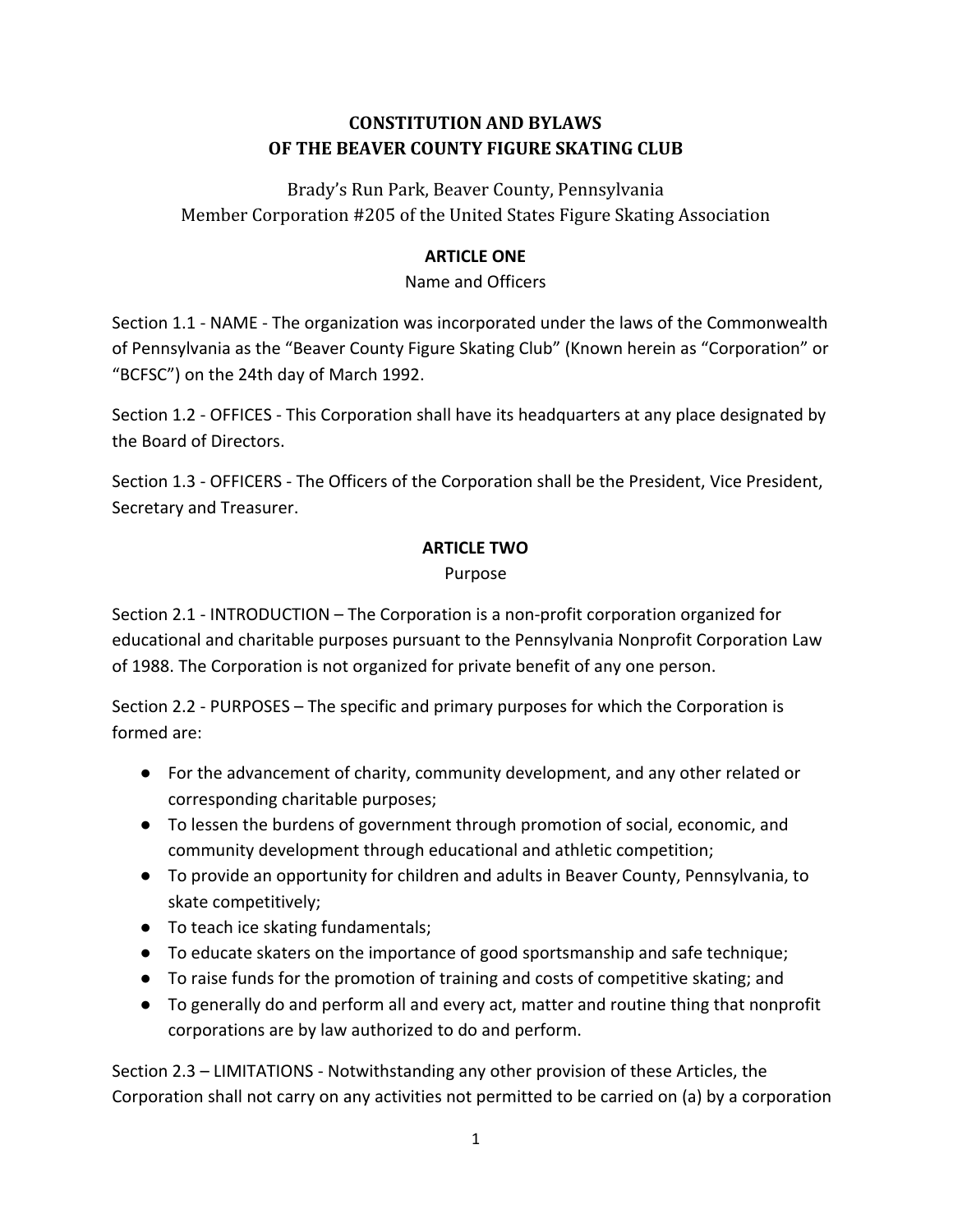exempt from federal income tax under section 501(c)(3) of the Internal Revenue Code of 1954 (or the corresponding provision of any future United States Internal Revenue laws) or (b) by a corporation to which contributions are deductible under section 170(c)(2) of the Internal Revenue Code of 1954 (or the corresponding provision of any future United States Internal Revenue laws).

Section 2.4 – US FIGURE SKATING AFFILIATION - In order to teach and foster figure skating on ice, the Corporation has been organized to exist as a member club of U.S. Figure Skating and, therefore, seeks to assist in carrying out the objects and purposes of U.S. Figure Skating in accordance with the provisions of the U.S. Figure Skating Bylaws and Official Rules. The Corporation shall maintain its membership in U.S. Figure Skating and conduct its affairs in a manner consistent with the Bylaws, Official Rules, policies and procedures of U.S. Figure Skating.

## **ARTICLE THREE**

Membership

Section 3.1 - MEMBERS – BCFSC shall have members who are interested in the objects and purposes of the Corporation and who are registered with U.S. Figure Skating, with voting rights and any other legal rights or privileges in connection with the governance of the Corporation, in accordance with such provisions and criteria pertaining to qualifications, classification, privileges, application and acceptance of members established from time-to-time by the Board of Directors. BCFSC members shall be required to abide by, and to conduct themselves in a manner consistent with, the Bylaws, Official Rules, policies, procedures, code of conduct, and code of ethics and principles of ethical behavior of U.S. Figure Skating. Any person whose acts, statements or conduct is considered detrimental to the welfare of figure skating is subject to the loss of the privilege of registration by the Beaver County Figure Skating Club.

Section 3.2 - GEOGRAPHICAL SCOPE - Membership shall not be restricted to geographical scope or vicinity.

Section 3.3 - BOARD APPROVAL FOR COMPETITION OR EXHIBITION - No member or members of the Club shall make entry in the name of the Club in any competition or exhibition except with the approval of the Test Chair or a Club Officer. The Test Chair or Club Officer is responsible to check with the Treasurer to ensure that the member is in good standing and that no arrearage exists.

Section 3.4 – DUES – The Board of Directors may establish, as it shall deem necessary and appropriate, such periodic membership dues, other assessments and procedures for the manner of payment and collection thereof. Any member in arrears for dues or other indebtedness shall be notified in writing by email or first class mail sent to their last known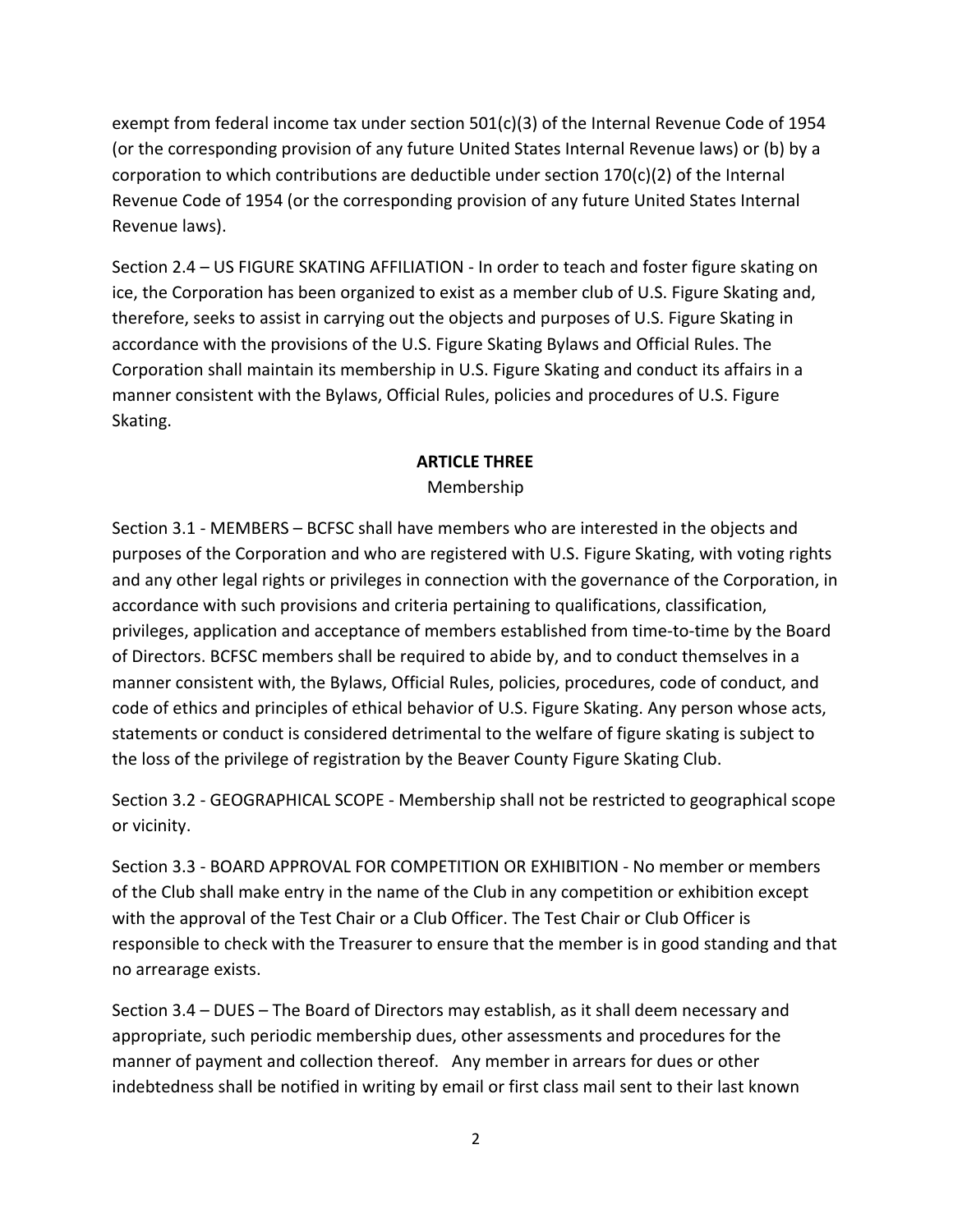address. Arrears shall be defined as a failure to pay on or before the due date. The Treasurer shall inform the President of such action and shall carbon copy the notice to keep in club files. If the arrearage is not paid within one month (30 days) of the notice, the name of the delinquent member shall be provided to the Board of Directors who may then drop the delinquent member from the Club roster. A member shall not be permitted to vote, hold office, skate on any Club session or Club-sponsored session, compete under the Club name or take any United States Figure Skating tests, until the indebtedness is corrected. If a member is dropped from the Club roster due to indebtedness, they may, upon full repayment, be reinstated to their previous membership, with Board approval.

#### **ARTICLE FOUR**

#### Corporation Meetings

Section 4.1 - GENERAL MEMBERSHIP MEETINGS - There shall be no less than one (1) General Membership meetings held each season. The meeting shall be held at the conclusion of the skating season (April through June) and shall include the election of the Board of Directors and Officers. This meeting may be combined with the Corporation's Spring Banquet. All General Membership meetings shall include any business deemed necessary and shall be conducted according to Robert's Rules of Order.

Section 4.2 - SPECIAL MEMBERSHIP MEETINGS - The President shall call Special Membership Meetings at his/her discretion, or at the written request of three (3) voting members of the Corporation. No business shall be transacted at a Special Membership Meeting other than that which was included in the notice. Notice for Special Membership Meetings must be made at least seven (7) days in advance of the meeting to all BCFSC members.

Section 4.3 - VOTING LIST - The Secretary shall maintain and have available at all meetings a complete list of all voting members. The Treasurer shall maintain and have available a list of all members in arrears at all meetings.

Section 4.4 - QUORUM - For General Membership and Special Membership meetings, twentyfive (25) percent of the total voting membership shall constitute a quorum for the transaction of business. For Board meetings, fifty-one (51) percent of the membership of the Board shall constitute a quorum.

Section 4.5 - ABSENTEE BALLOTS - will be included with meeting notices. It is the responsibility of the voter to ensure that their absentee ballot is in the hands of an Officer who will be in attendance at the meeting, prior to the start of the meeting. Absentee votes will be counted if they are received by an Officer of the Board before the meeting begins.

Section 4.6 - NOTICES - Notice of General Membership meetings must be given at least fourteen (14) days in advance to all BCFSC members. Notices of all meetings must be posted on the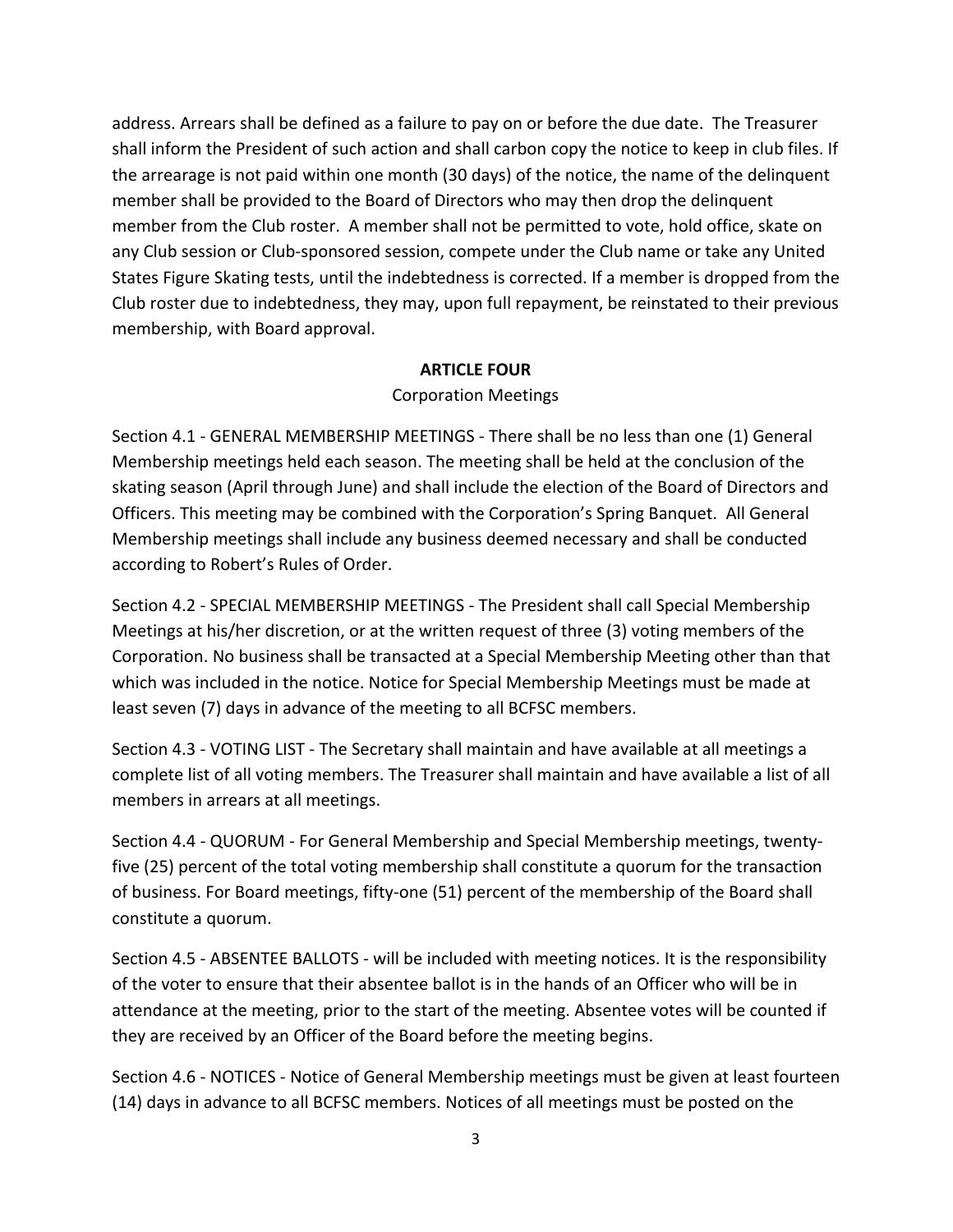Corporation bulletin board. Members must also be notified by telephone, first class mail or email.

#### **ARTICLE FIVE**

#### Board of Directors

Section 5.1 - NUMBER OF DIRECTORS - There shall be a Board of Directors ("Board") comprised of at least (2) voting members in addition to the four (4) Officers. The number of Board members shall be increased by one (1) board member for every five (5) BCFSC members once the registered membership reaches thirty (30) members, until the Board reaches a maximum of 10.

Section 5.2 - TERMS FOR BOARD OF DIRECTORS - Those elected to the Board shall serve a two (2) year term. Terms will be staggered, so that at least one (1) Board member is elected each year. Vacancies that arise on the Board shall be filled by appointment by the remaining Board Members and Officers. An adult member may serve on the Board of Directors in any one position for no more than two (2) consecutive terms in any one position. A lapse of one (1) year must occur before the member is eligible to serve in the previous position, unless nominations for that position cannot be secured. A member may serve a successive term in a different position.

Section 5.3 - QUALIFICATIONS - A candidate for the Board of Directors or for an Officer position must be a voting member in good standing. Candidates may not be a member of the Board of Directors or an Officer in another Skating Club. Professional Members of the Club may not be Club Officers.

Section 5.4 - NOMINATION OF DIRECTORS AND OFFICERS - Nominations may be taken within the four (4) week period prior to the elections. Nominations may be accepted from the floor at the meeting at which the elections are to be held. Nominations will be gathered by the nominating committee. Elections for both Officers and Board members will be held at the designated Regular Membership Meeting.

Section 5.5 - METHOD OF VOTING - Each voting member shall be entitled to cast one (1) vote for each vacant position. Voting will be by secret ballot, with all ballots being tabulated by the Nominating Committee. Any person may observe the ballot counting, if they so desire provided their presence is not disruptive to the counting process. Absentee votes will be counted so long as they are received by an Officer of the Board before the meeting begins. In the event of a tie for any position(s), a re-vote shall be taken at the same meeting to determine the outcome. The re-vote shall be for the tied position(s) only, with each voting member having only one vote per position involved in the tie.

Section 5.6 – PENNSYLVANIA ACT #33 & ACT #34 CLEARANCES – Prior to holding a position as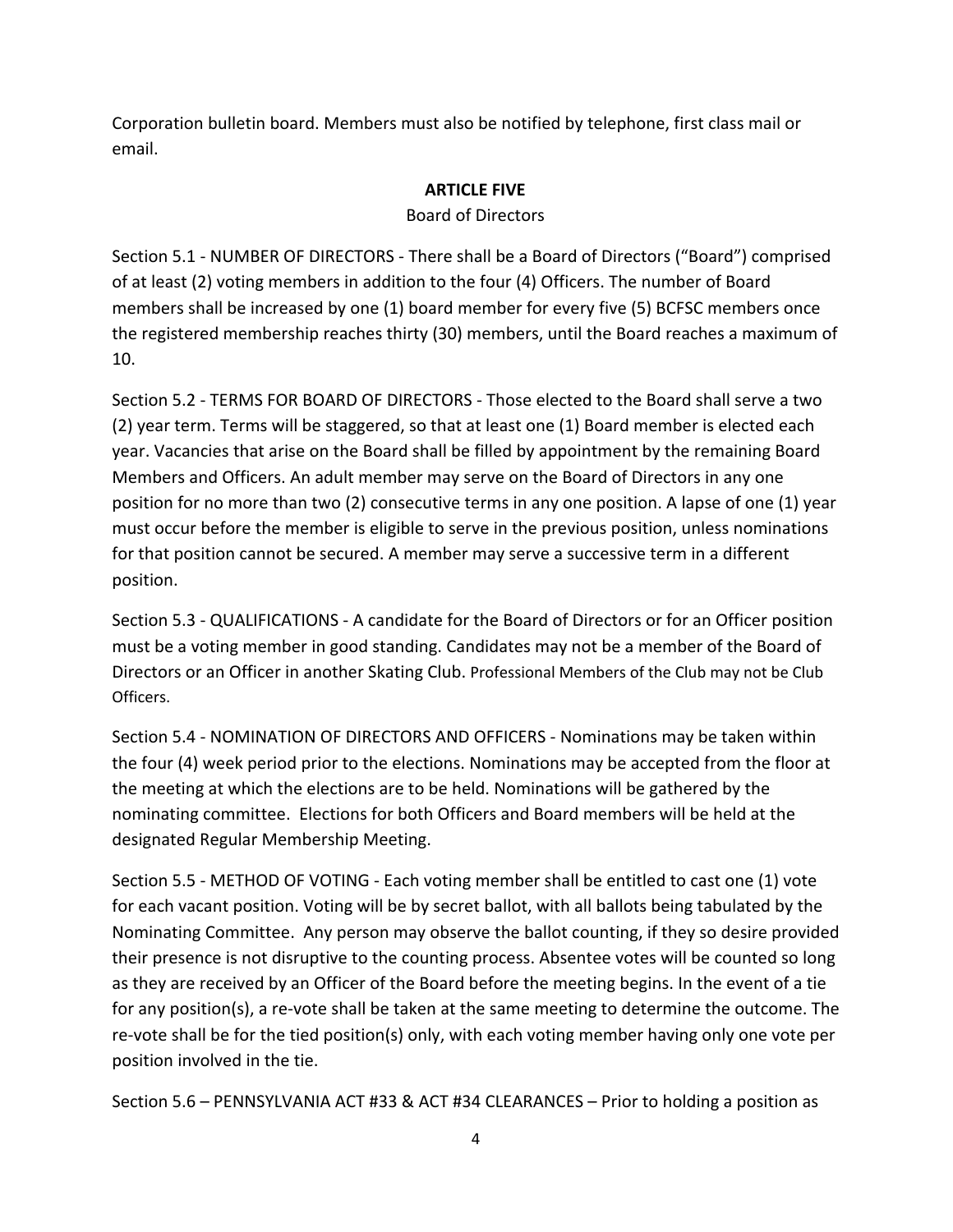an Officer or Board Member, one must have completed and have cleared (NO RECORD) the Pennsylvania Act #33 & #34. These clearances will be the financial responsibility of the one holding a position on the Board. Clearances must be submitted to the Secretary prior to the new term for the elected position.

Section 5.7 - BOARD RESPONSIBILITIES - The Board of Directors shall have the authority to remove an officer or director from their position if an appropriate cause exists. Persons may be removed from office if they: cease to be BCFSC members; miss more than three (3) scheduled meetings without a reasonable excuse; resign from office; or place the well- being of the Corporation at risk. The Board of Directors shall have the authority and responsibility to audit all financial and fiscal records. The Board of Directors shall have the authority to expel or suspend any BCFSC member for violations of the Bylaws or for conduct deemed to be improper by the Board. Such member shall be advised of such action and shall have the right to a prompt hearing before the Board of Directors. The Board of Directors has the authority to reinstate any member that has been expelled, provided the reason for expulsion has been remedied.

Section 5.8 - APPOINTMENT OF A REPLACEMENT - Should a Board position become vacant for any reason, the Board of Directors shall appoint a replacement from the voting membership until such time as a Special Election can be held. A Special Election to fill all vacant and appointed Board positions must be held at the next General Membership Meeting. Appointed Board Members or Officers appointed to fill vacant positions may be nominees for such positions. All appointees must be in compliance with Section 5.6.

Section 5.9 - TRANSITIONAL PERIOD - Within thirty (30) days following the elections, a joint meeting of the outgoing and incoming Board members and Officers will be held for the transfer of responsibilities.

## Section 5.10 BOARD MEETINGS

- Board meetings shall be held regularly throughout the season, as deemed necessary for the benefit of the Corporation.
- Meetings shall generally be conducted with all attendees present in the same designated location.
- As needed or as circumstances dictate, meetings of the Board may also be conducted via telecommunication or internet. The entire meeting may be conducted using a telecommunication method, or one or more members may attend remotely while the other members are present in a designated location.
- Voting by board members may be conducted via telecommunication or internet.

Section 5.11 - STANDING COMMITTEES - The Board of Directors shall appoint committee chairs to the following standing committees. All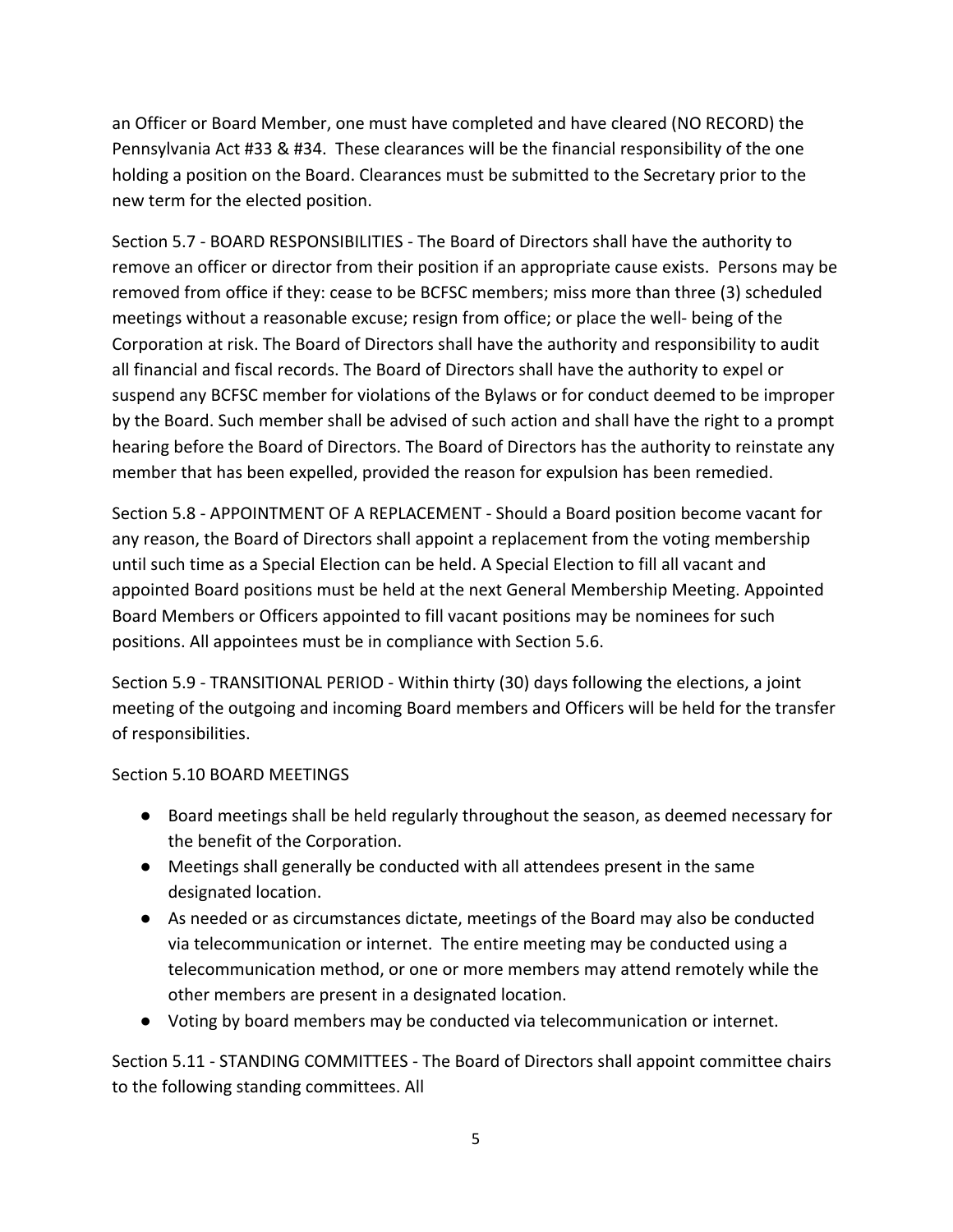- SafeSport Compliance It is preferred that the SafeSport chair be a board member. The Club SafeSport Compliance Chair will be responsible for the implementation and coordination of the U.S. Figure Skating SafeSport Program within the club. The officer will serve as the liaison for the U.S. Figure Skating SafeSport Program and work within the club to facilitate implementation of all aspects of the SafeSport Program.
- Membership To ensure the timely completion and submittal of all United States Figure Skating and BCFSC membership forms.
- Competition To ensure effective planning for the annual BCFSC Competition this includes ensuring an effective interface with all BCFSC members and the Test/Sanctions Chair.
- Testing/Sanctions To ensure that test sessions are held as needed by our BCFSC members and to interface with other local Corporations to ensure that test sessions are scheduled efficiently. The Test/Sanction committee is also responsible for requesting sanctions from the United States Figure Skating for competitions and exhibitions sponsored by the BCFSC.
- Nominating To canvas the Corporation for candidates prior to elections. This committee will also prepare, distribute, and count ballots for elections. They are responsible for distributing and controlling absentee ballots for elections only. The committee shall consist of no less than three (3) members in good standing. At least one (1) member of this committee shall not be a current officer or board members. This
- committee shall create a ballot listing all persons interested in each position available. There must be ample space for write-in candidates.
- Learn to Skate USA shall be responsible for the administration, membership services, and public relations of the Learn to Skate USA program. To oversee and coordinate the activities of the Learn to Skate USA program with the Board of Directors and the board's various committees.

The chair of each Standing Committee shall appoint members to their committee with the Corporation President being an ex facto member of each committee. Each standing committee chair may be asked to attend Board meetings to report on their committee's activities, or they shall provide a written report of all pertinent happenings of their committee. They may not vote at Board meetings unless they are an elected Board member.

Section 5.12 - US FIGURE SKATING DELEGATE - The Board of Directors shall appoint delegate(s) to the United States Figure Skating. The Corporation Secretary shall inform the US Figure Skating Secretary in writing of the delegate(s) information.

## **ARTICLE SIX**

Officers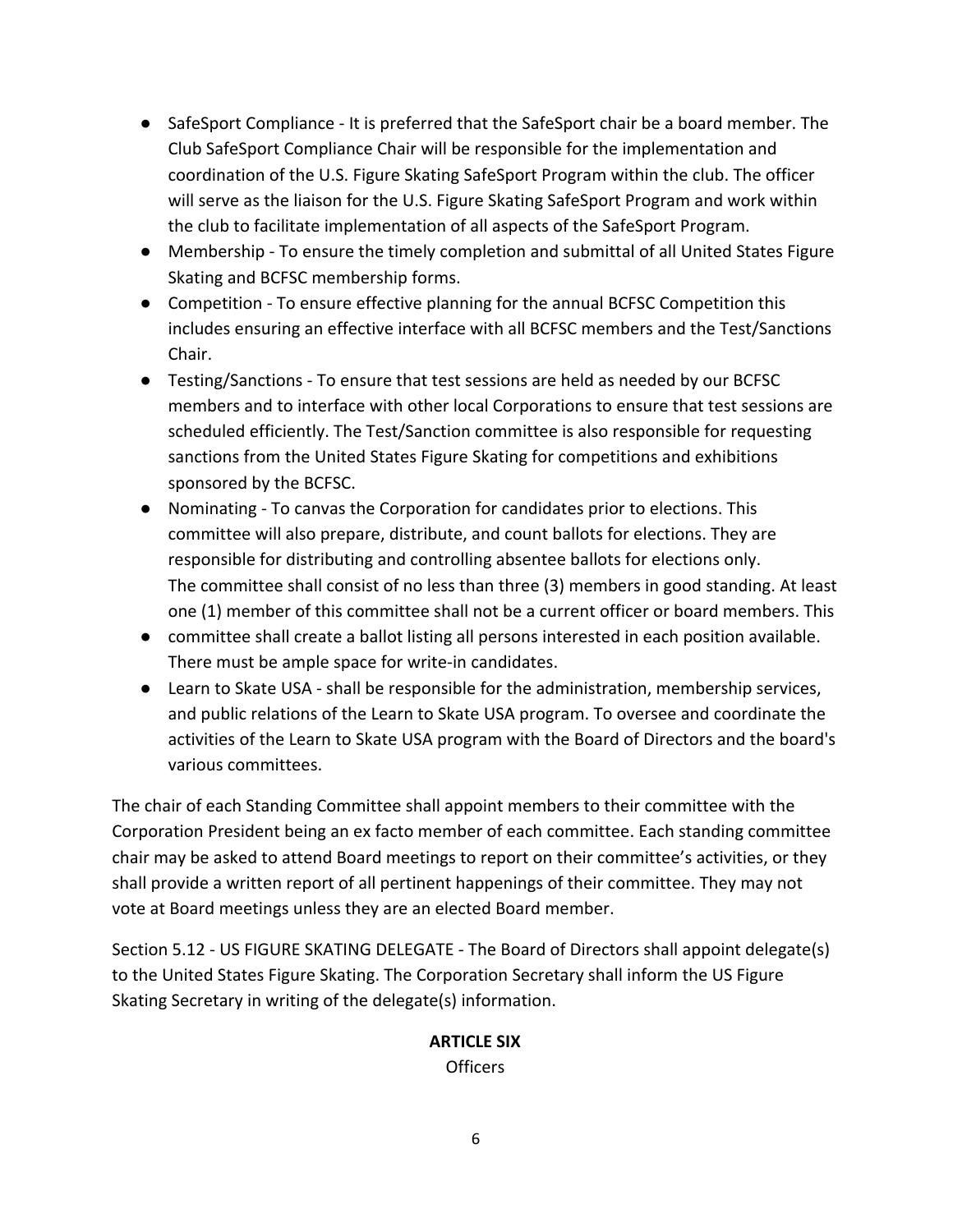Section 6.1 - DUTIES OF THE OFFICERS – Each Officer is considered a voting member of the Board of Directors and shall be subject to all bylaws in Article Six. In addition, the specific duties of the Officers shall be as follows:

- President shall take charge of the Corporation and see that the Board sets a standardized meeting time at the beginning of each skating season. This time shall be selected by the entire Board and posted on the BCFSC bulletin board. The President, or their designee, shall have the responsibility for ice purchase and scheduling. The President, together with the Secretary, shall sign all agreements for the Corporation, after being approved by the Board and reviewed by the Treasurer. The President, or their designee, will be the primary interface with the Rink Administrators. The President shall have the authority to approve expenditures of up to two hundred dollars (\$200.) The President shall work with the Secretary to design and distribute, absentee ballots for business conducted at meetings, except election ballots.
- Vice President The Vice President shall direct all fundraising efforts and recommend to the Board any assessments associated with non-participation in fundraising activities. The Vice President shall assist the President as requested and necessary.
- Treasurer shall have charge of all funds of the Corporation and maintain a record of all deposits, receipts, and disbursements according to the policies set forth in Article Seven. The Treasurer will provide a written report to all Officers and Board Members quarterly; a verbal report at each Board meeting; and a written report at each General Membership meeting. The Treasurer shall review all contracts prior to signature by the President and Secretary. If the Board of Directors requires the Treasurer may be bonded, at the expense of the Corporation.
- Secretary shall be responsible for maintaining accurate minutes of all meetings and for completing all correspondence for the Corporation. The Secretary is also responsible for informing all appropriate persons of all meetings; for posting meeting notices on the BCFSC bulletin board and; for writing and distributing any BCFSC newsletters. The Secretary shall keep all Board of Director Clearances, as well as maintain a current membership listing and have it available at all meetings. The Secretary shall file all Corporation accident reports and maintain such files, keeping the Board informed any change in status of any incidents. The Secretary shall work with the President to ensure that the Corporation handbook is updated annually and distributed to all BCFSC members. The Secretary shall work with the President to design and distribute absentee ballots for business conducted at meetings, except for elections.

Section 6.2 – TERMS FOR OFFICERS - Officers shall serve a two (2) year term and shall have voting rights on the Board of Directors. The President and Secretary shall be elected in even years and the Treasurer and Vice President shall be elected in odd years. Vacancies that arise in either Board Member or Officer Positions shall be filled by appointment by the remaining Board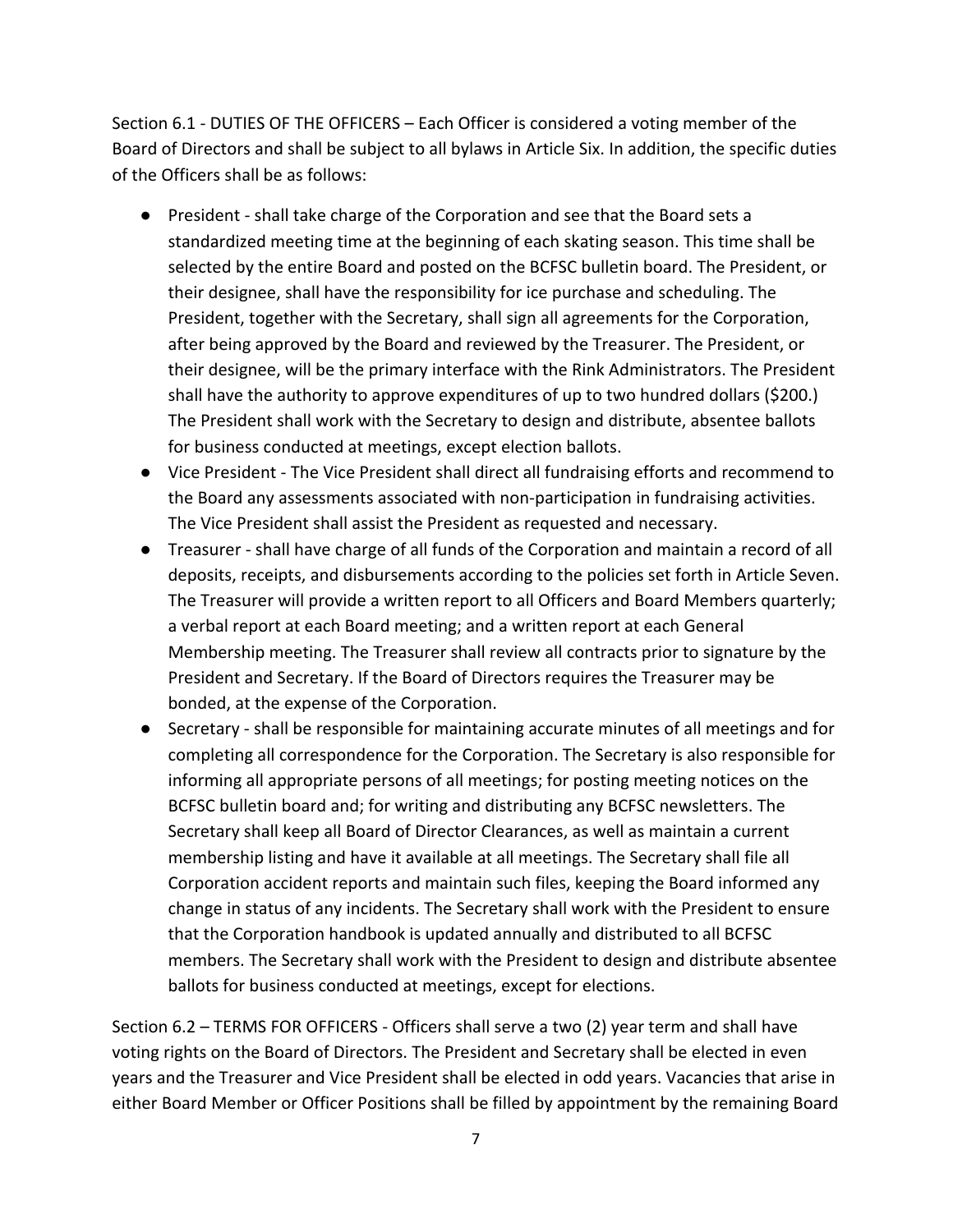Members and Officers. An adult member may serve on the Board of Directors in any one position for no more than two (2) consecutive terms in any one position. A lapse of one (1) year must occur before the member is eligible to serve in the previous position, unless nominations for that position cannot be secured. A member may serve a successive term in a different position.

#### **ARTICLE SEVEN**

#### Financial Affairs

Section 7.1 – RESPONSIBILITY - The Board of Directors shall have the responsibility for all fiscal oversight of Corporation moneys.

- Fiscal Year The fiscal year will begin on July 1 and end on June 30 of the following year.
- Fees, Dues and Assessments All fees, dues and assessments shall be set annually at the discretion of the Board of Directors in accordance with these Bylaws.
- Auditing The Board of Directors shall have the authority and responsibility to audit all fiscal records of the Corporation.

Section 7.2 – INCOME - All funds shall be deposited in the name of the Corporation in a bank approved by the Board of Directors.

Section 7.3 – EXPENDITURES - All disbursements shall require two (2) unrelated signatures. All Officers shall be authorized signers for disbursements. The Board may give to the Treasurer an annual grant of authority to disburse funds for regularly recurring expenses (i.e., ice time fees). All other disbursements over two hundred dollars (\$200) must be approved by the Board. This Board approval may be obtained by a telephone vote by each Board member. Any such disbursement must then be reviewed at the next Board meeting and so recorded in the Board minutes.

Section 7.4 – LIABILITY INSURANCE – The Corporation, whenever so authorized by the Board of Directors, may purchase and maintain insurance on behalf of any authorized representative (which, for the purposes of this Article shall mean a Director, Officer, employee or agent of the corporation, or a person who is or was serving at the request of the corporation as a Director, Officer, employee or agent) against any liability asserted against him or her and incurred by him or her in such capacity, or arising out of his or her status as such, whether or not the corporation would be authorized or required to indemnify him or her by law.

## **ARTICLE EIGHT**

Conflict Resolution Policy

Section 8.1 - MEMBERS - Any member or members having a complaint against another BCFSC member for an infraction of the Bylaws or rules, must file a report of such incidents in writing to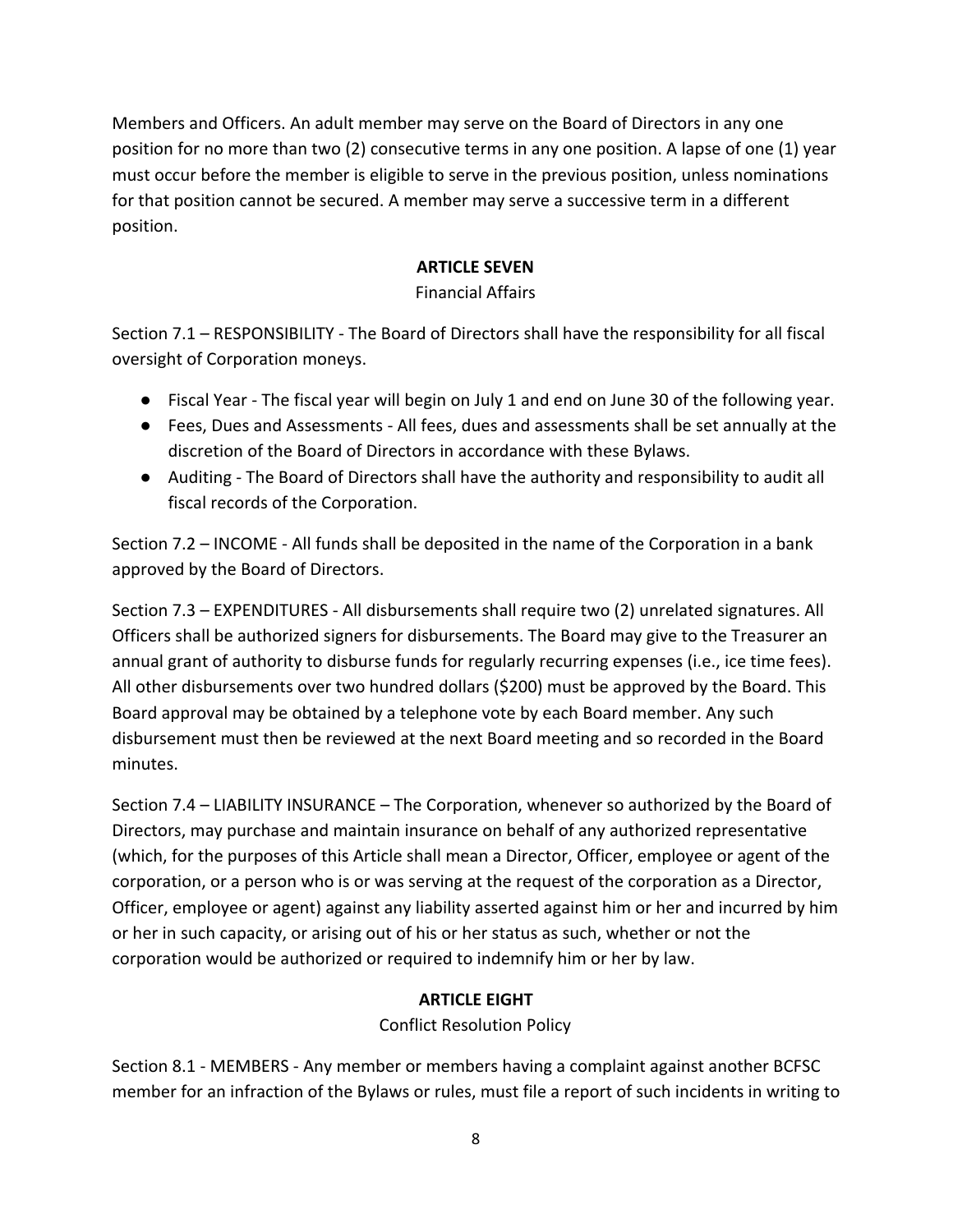the Board of Directors. The written report shall set forth the facts of the case, including the names and telephone numbers of any witnesses. After receiving such a complaint, the Board of Directors shall notify all involved parties and will invite all involved to a meeting to discuss the complaint within thirty (30) days of receipt of the written complaint. The Board shall consider all testimony of the incident and render a decision within seven (7) days of the meeting, advising all parties involved of the decision, in writing. If either party wishes to appeal the Board's decision, they must provide a written request to the Corporation Secretary with seven (7) days of receipt of the Board's decision. The President must call a special meeting within thirty (30) days to consider the appeal. Absentee ballots will be included with the meeting notice. A reversal of the Board's decision requires a majority vote by those members present at the meeting. Absentee votes will be counted as present if they are received by an Officer of the Board before the meeting begins.

Section 8.2 - DIRECTORS/OFFICERS - The membership may remove a Director or Officer at any meeting of the membership called for such a purpose. The Director or Officer shall be provided a copy of the reason(s) for removal at least ten (10) days prior to the meeting. The Director or Officer shall be given the opportunity to defend themselves. Removal of a Director or Officer requires a majority vote by those present. Absentee votes will not be accepted in these circumstances.

#### **ARTICLE NINE**

#### Amendments

Section 9.1 – CURRENT VERSION - This revision of the Constitution and Bylaws supersedes any previous editions of the Constitution and Bylaws and becomes effective immediately upon approval of the membership. The Board of Directors shall correct any discrepancies in procedure caused by this revision.

Section 9.2 - AMENDMENTS - These Bylaws may be amended by a majority vote of the total voting membership present at any regular or special meeting of the Corporation, provided that such amendment has been provided to each voting member of the Corporation at least fourteen (14) days prior to the meeting. Notice of the meeting and information regarding the amendment may be distributed by E-mail or First Class mail. Notice by telephone is not accepted in this instance. Absentee ballots will be included with the meeting notice. Absentee votes will be counted as present if they are received by an Officer of the Board before the meeting begins.

## **ARTICLE TEN**

## Duration and Dissolution

Section 10.1 – DURATION – The Corporation shall exist as an organizational entity from